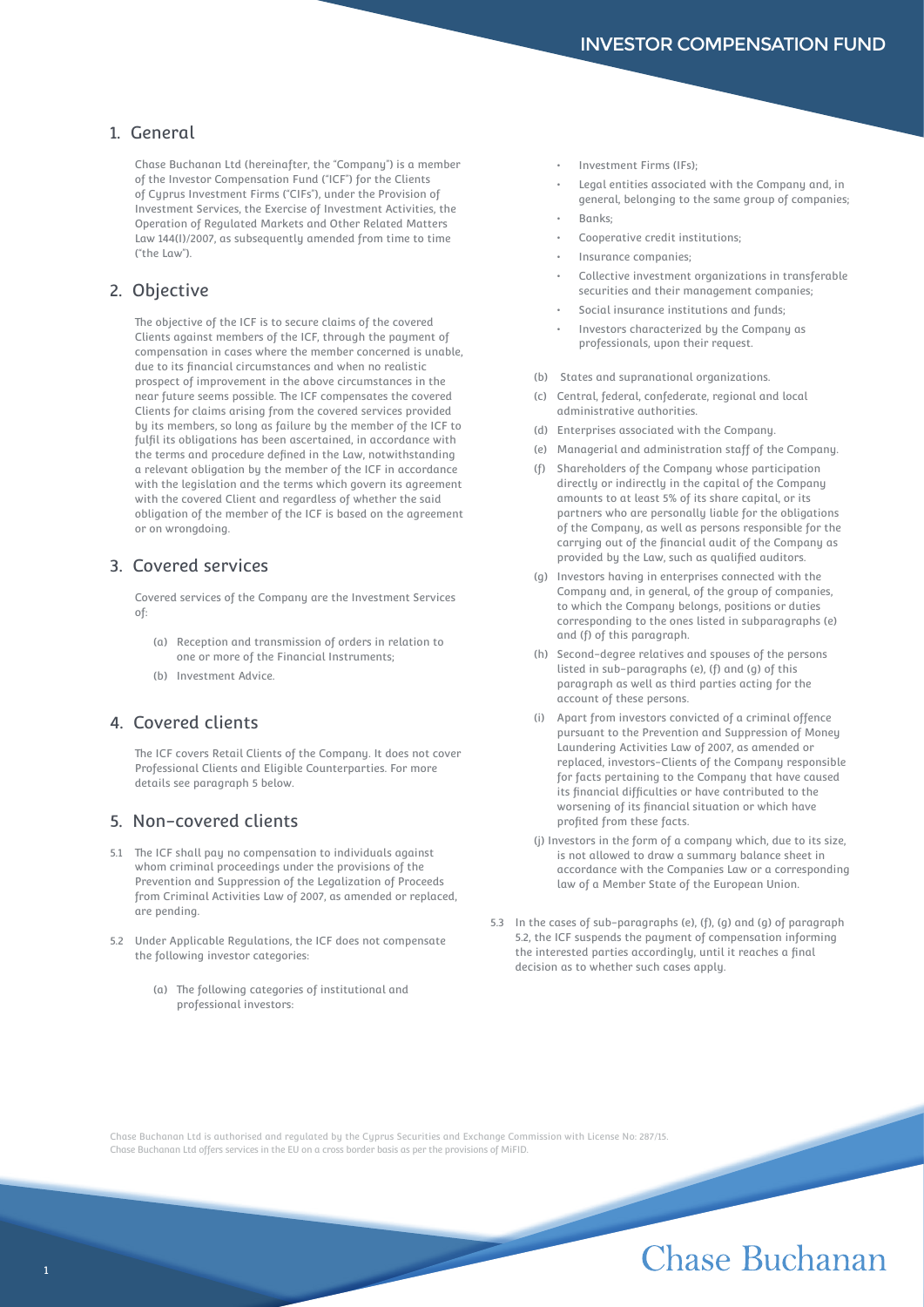#### 6. Compensation payment process

- 6.1 The ICF compensates the covered Clients for claims arising from the covered services provided by the Company, when failure by the Company to fulfil its obligations has been ascertained (see also paragraphs 6.2, 6.3 and 6.4 below).
- 6.2 The following constitutes failure by the Company to fulfil its obligations:
	- (a) Either to return Client fund to its covered Clients which are held by the Company indirectly in the framework of the provision by the Company to the said Clients of covered services, and which the latter requested the Company to return, in exercise of their relevant right; or
	- (b) To return to the covered Clients financial instruments which belong to them and which the Company manages.
- 6.3 The ICF initiates the compensation payment process in one of the following situations:
	- (a) The Cyprus Securities and Exchange Commission (CySEC) has determined by resolution that that the Company is unable to meet such of its duties as arise from its Clients' claims in connection with the investment services it has provided, as long as such inability is directly related to its financial circumstances with respect to which no realistic prospect of improvement in the near future seems foreseeable, and has issued its decision on the commencement of the compensation payment procedure by the ICF as well as has published the said decision in the Official Gazette of the Republic of Cuprus as well as on its website on the Internet.

CySEC can issue such decision when at least one of the following preconditions is fulfilled:

- (i) The Company submits to the ICF or to CySEC a written statement declaring its failure to fulfil its obligations towards its Clients; or
- (ii) The Company files an application for liquidation in accordance with the provisions of Part V of the Companies Law of the Republic of Cyprus; or
- (iii) CySEC has revoked or suspended the Company's authorization to provide investment services and ascertains that the Company is not expected to be in a position to fulfil its obligations toward its Clients in the near future, for reasons which do not concern a temporary lack of liquidity which can be dealt with immediately.
- (b) A judicial authority has, on reasonable grounds directly related to the financial circumstances of the Company, issued a ruling which has the effect of suspending the investors' ability to lodge claims against it.
- 6.4 Upon issuance of a decision to initiate the compensation payment process by a Court or by CySEC, the ICF publishes, in at least three (3) newspapers of national coverage, an invitation to the covered Clients to make their claims against the Company. The invitation outlines the procedure for submission of the relevant compensation applications, including the deadline for submission and the content of such applications.
- 6.5 The compensation applications of covered Clients with which they make their claims against the Company are submitted to the ICF in writing and must include:
	- (i) The name of the Claimant-Client;
	- (ii) The address, telephone and fax numbers as well as any email address of the Claimant-Client;
	- (iii) The Client code that the Claimant-Client had with the Company;
	- (iv) The particulars of the covered services agreement between the ICF and the Claimant-Client;
	- (v) The type and amount of the alleged claims of the Claimant-Client;
	- (vi) The exposition of the particulars from which the alleged claims of the Claimant-Client and their amount are delivered;
	- (vii) Any other information the ICF might or will request.
- 6.6 Upon submission of the compensation applications, the Administrative Committee of the ICF has control especially if:
	- (i) The Claimant-Client falls within the category of covered Clients;
	- (ii) The application was timely submitted;
	- (iii) The Claimant-Client is not convicted of a criminal offence pursuant to the Prevention and Suppression of Money Laundering Activities Law of 2007, as amended or replaced;
	- (iv) The conditions for the valid submission of compensation applications are fulfilled.
- 6.7 The Administrative Committee rejects the compensation application in case the Claimant-Client does not fulfil the conditions referred to in paragraph 6.6 above, or if at the Administrative Committee's discretion, at least one of the following reasons exists:
	- (i) The Claimant-Client used fraudulent means in order to secure the payment of compensation by the ICF, especially if it knowingly submitted false evidence;
- 6.8 The damage suffered by the Claimant substantially derived from concurrent negligence or offence on its behalf in relation to the damage it suffered and to its underlying cause.

Chase Buchanan Ltd is authorised and regulated by the Cyprus Securities and Exchange Commission with License No: 287/15. Chase Buchanan Ltd offers services in the EU on a cross border basis as per the provisions of MiFID.

# Chase Buchanan